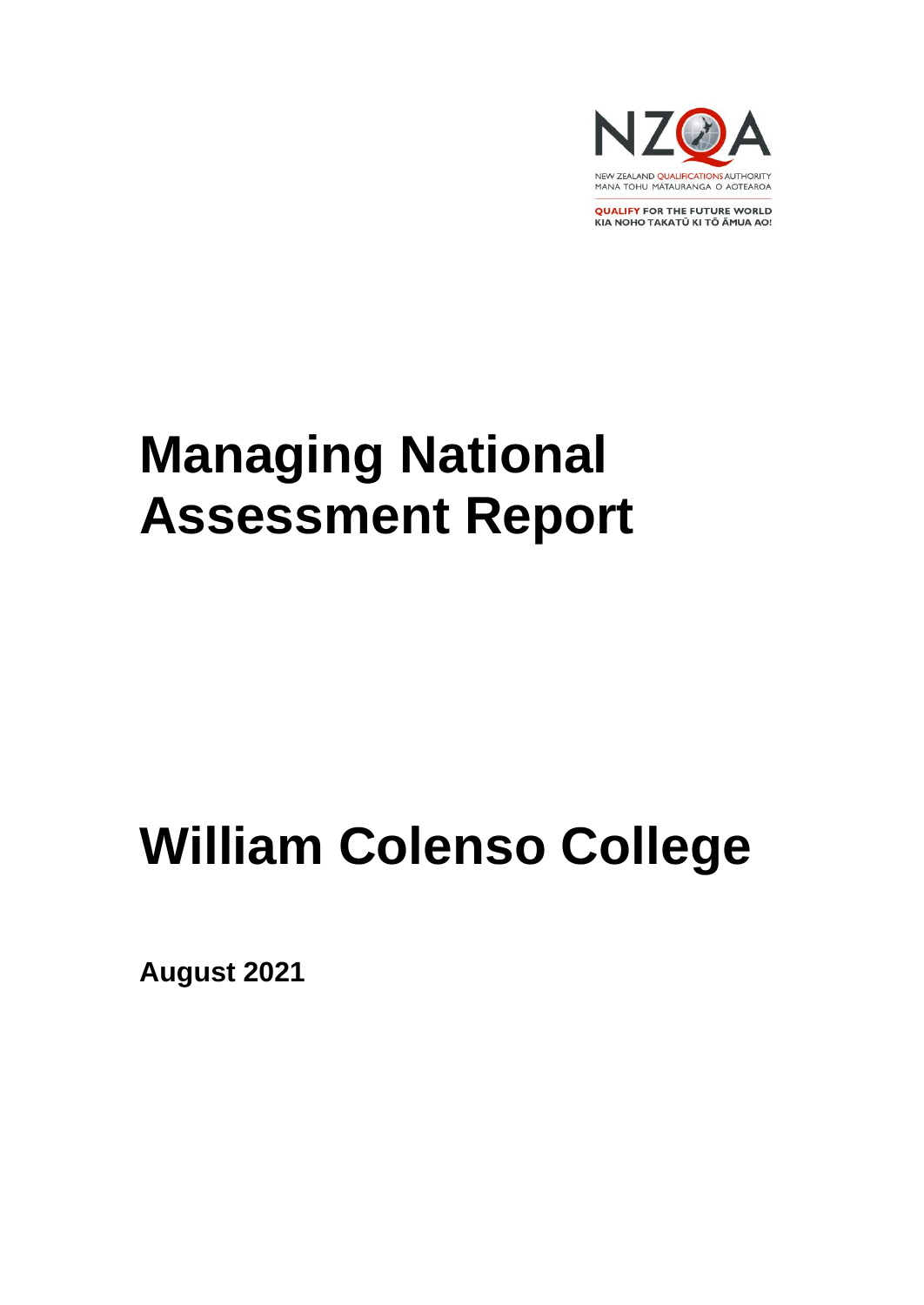## **What this report is about**

This report summarises NZQA's review of how effectively William Colenso College:

- has addressed issues identified through NZQA's Managing National Assessment review and through the school's own internal review
- manages assessment practice for national qualifications
- manages internal and external moderation
- makes use of and manages assessment-related data
- maintains the currency of assessment policy and procedures, and communicates them to staff, students and families.

The summary section evaluates the school's overall effectiveness and provides a broad overview of the review's key findings for all readers. The remaining sections provide detail of these findings for school managers.

## **Why we review how schools are managing national assessment**

The purpose of a Managing National Assessment review is:

- to confirm, in combination with the most recent Education Review Office report, that schools are meeting the requirements of the Consent to Assess Against Standards on the Directory of Assessment Standards Rules 2011 (CAAS) and its Guidelines (CAAS Guidelines) in order to maintain their consent to assess; and
- to help schools achieve valid, fair, accurate and consistent internal assessment according to the requirements of the Assessment (including Examination) Rules for Schools with Consent to Assess 2021 (Assessment Rules).

### **What are possible outcomes**

Outcomes may include NZQA:

- requiring action from the school where an issue is identified that significantly impacts on the school meeting the requirements of their Consent to Assess
- agreeing action with the school where an issue has been identified that could become significant if not addressed
- making suggestions for the school to consider to enhance good assessment practice.

## **What this review includes**

The review has three components:

- The annual external moderation of the school's internal assessment.
- A check on specific aspects of assessment systems on an annual basis.
- A check on the school's assessment systems at least once every four years.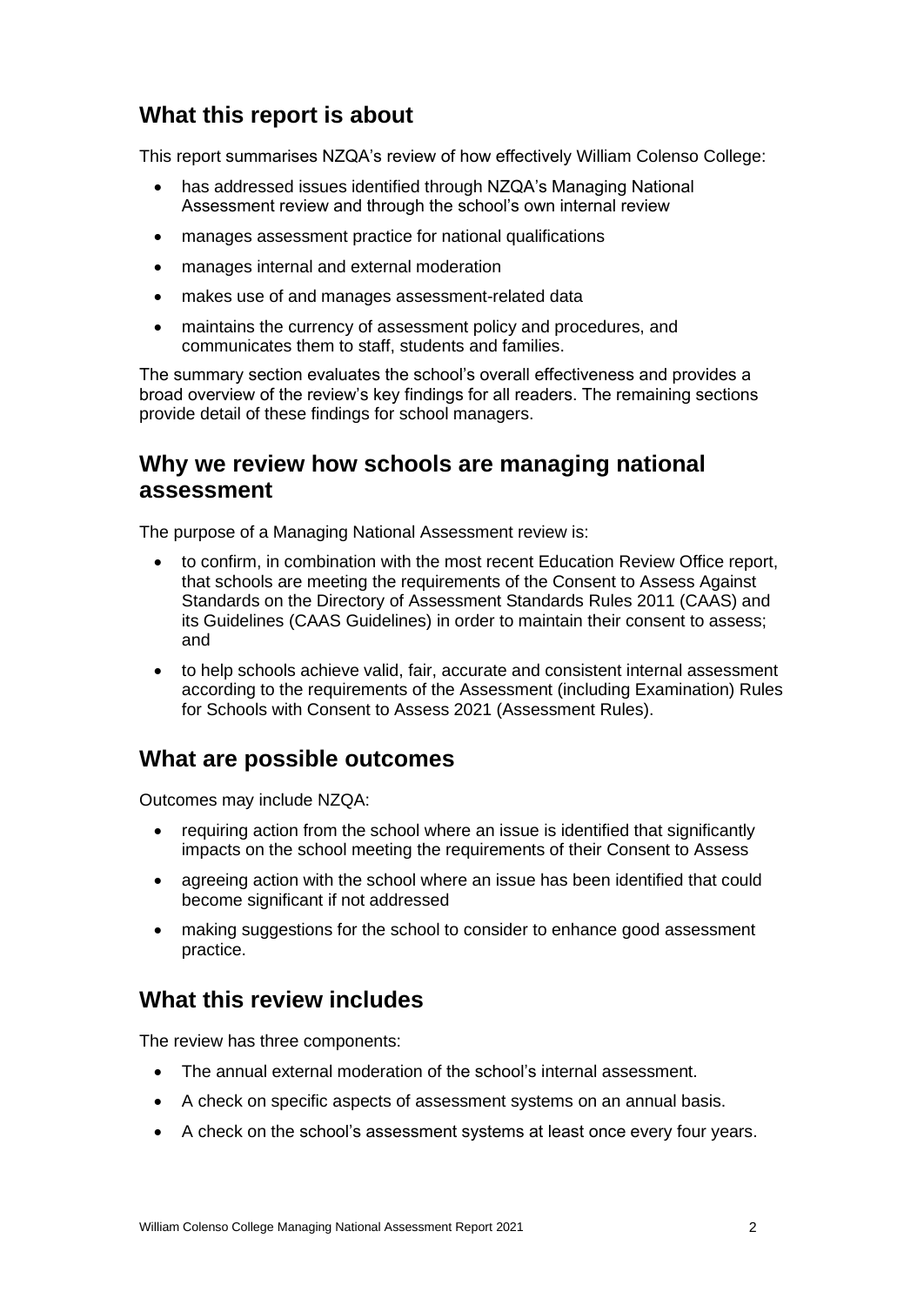## **How we conducted this review**

The review includes examination of documentation from a range of sources and interviewing key stakeholders.

Prior to the visit the school provided the following documents:

- information on their actions and self-review since the last Managing National Assessment report
- *Charter William Colenso College 2021*
- *NCEA and Assessment for Students (2021)* (Student Handbook)
- *Procedures: Assessment National Qualifications 2021* (Staff Handbook)
- *English Department Report and Collaborative Inquiry 2020*
- a sample of learning area overviews
- a sample of course outlines for Years 11, 12 and 13.

The School Relationship Manager met with:

- the Principal's Nominee
- the two Acting Principals
- Heads of Learning Area for:
	- o English
	- o Mathematics and Science
	- o Performing Arts
	- o Physical Education and Health
	- o Social Sciences
	- o Visual Arts
- three students.

There was a report-back session with the Acting Principals and Principal's Nominee at the end of the review visit to highlight good practice and areas for improvement, with suggested strategies, next steps and to agree on any action required.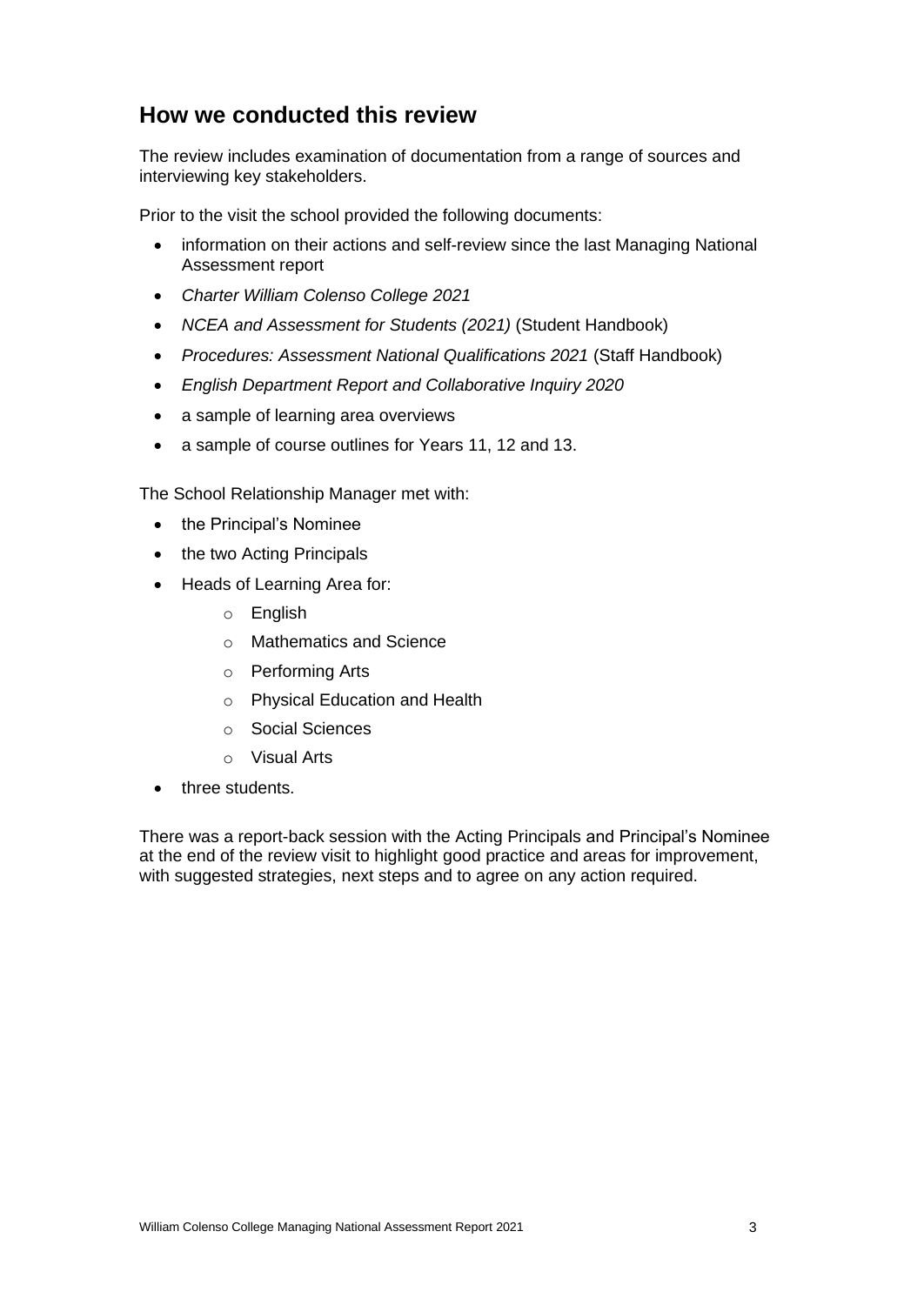## **SUMMARY**

## **William Colenso College**

## **5 August 2021**

#### **Consent to assess confirmed**

This review found that the school is meeting the requirements of the *Consent to Assess Against Standards on the Directory of Assessment Standards Rules 2011*. No significant issues with the school's management of national assessment were found. The school's own review mechanisms allow them to identify and respond to most issues. Therefore, it is anticipated that the next Managing National Assessment review will be conducted within three years.

At the request of NZQA, and with the school's agreement, this review was rescheduled from 2020 due to the COVID 19 pandemic.

#### **What the school is doing well**

William Colenso College places the student at the heart of school practice. Culturally responsive and relational pedagogy is well embedded and rates of attainment for Māori students at Level 3 are above those of similar decile schools, and comparable to, or better than, those of other ethnic groups within the college. Since the last Managing Assessment Review, the college has won two Prime Minister's *Excellence in Education* awards in recognition of its inclusive practice for students with additional needs, and for raising professional capability and producing improved and sustainable outcomes for students.

The college's process of internal review for NCEA assessment will be finalised following the appointment of a new Principal. The school is currently reviewing its curriculum delivery with regard to introducing a broader Localised Curriculum, preparing for the introduction of the NCEA Change Package and reviewing the diverse curriculum offered through its Friday Timetable.

Providing a meaningful pathway for each student, including a significant number of transient students, is a key focus for the school. Programmes are flexible to cater for the varied pathways students wish to follow. Assessment prioritises localised, authentic contexts to engage students' interests and maximise prior learning. There is a high degree of differentiation and personalisation to meet students' needs and assessment dates are fluid with students assessed when ready.

The introduction of *Taku Huarahi Ako* in Years 10 -13 has strengthened tracking of student progress and provides regular mentoring for all students to ensure qualifications goals are met. Students are given the tools to investigate and map out their own personal pathway and are supported to monitor and track their own progress. Whānau Hui held throughout the year are a deliberate strategy to strengthen the connection between home and school. Caring and supportive teachers are highly valued by students and their whānau, and a strong sense of belonging is evident among the students interviewed. Face-to-face communications with students and their whānau support a sound understanding of the NCEA qualification and college assessment procedures.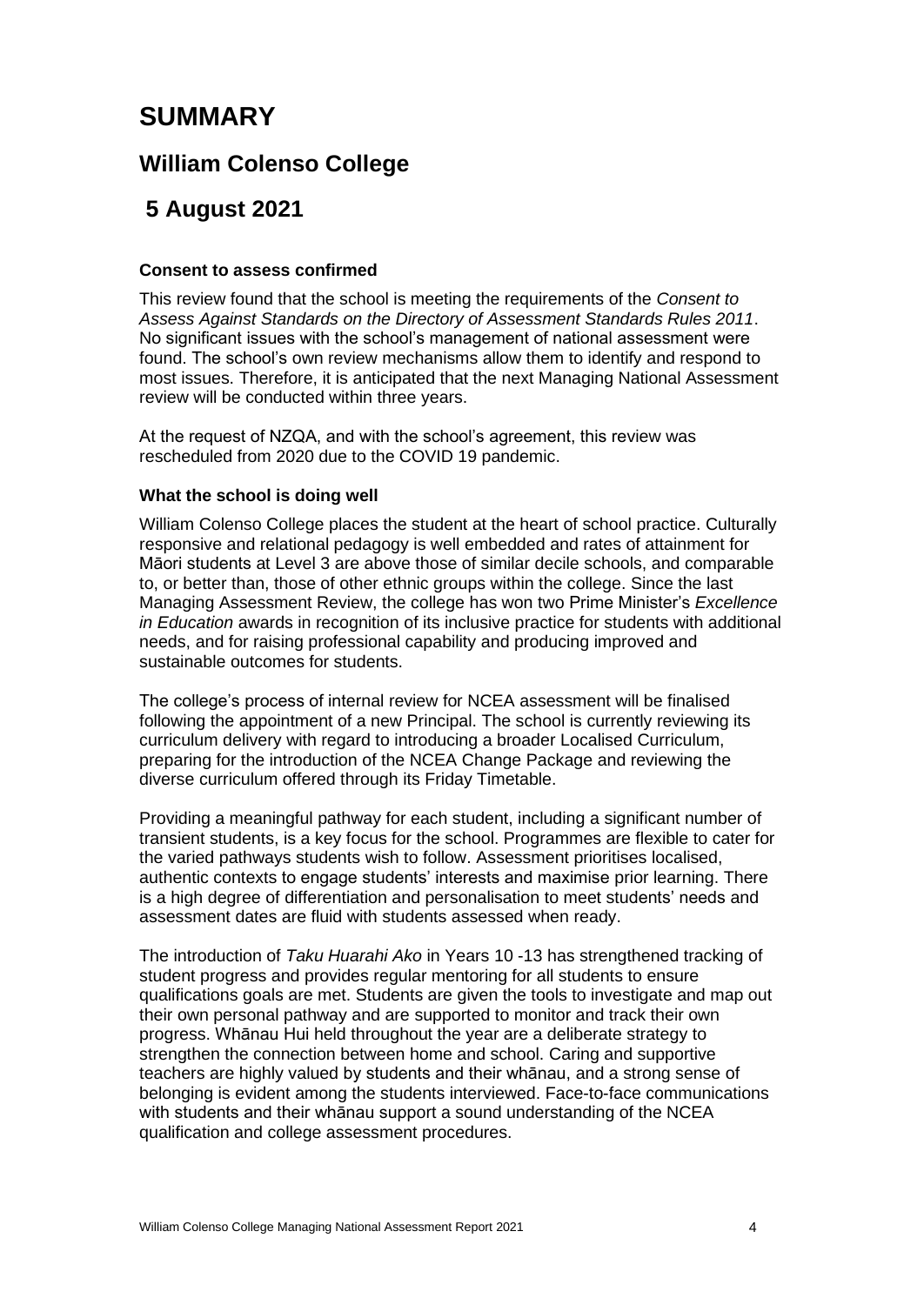The Principal's Nominee has digitised all internal and external moderation processes, to improve transparency and give senior leadership visibility of the whole moderation cycle. External moderation outcomes are effectively addressed by Heads of Learning who create action plans to resolve issues identified by NZQA moderators.

Data management and use effectively supports student achievement outcomes and ensures the timely reporting of results to NZQA. Achievement data is analysed to review department assessment practice and programmes offered, set strategic direction and evaluate the effectiveness of changes to assessment for qualifications.

There are no agreed action items. Some next steps for the college to consider are detailed in the body of the report.

Kay Wilson **Manager** School Quality Assurance and Liaison

10 September 2021

**NZQA 0800 697 296 www.nzqa.govt.nz**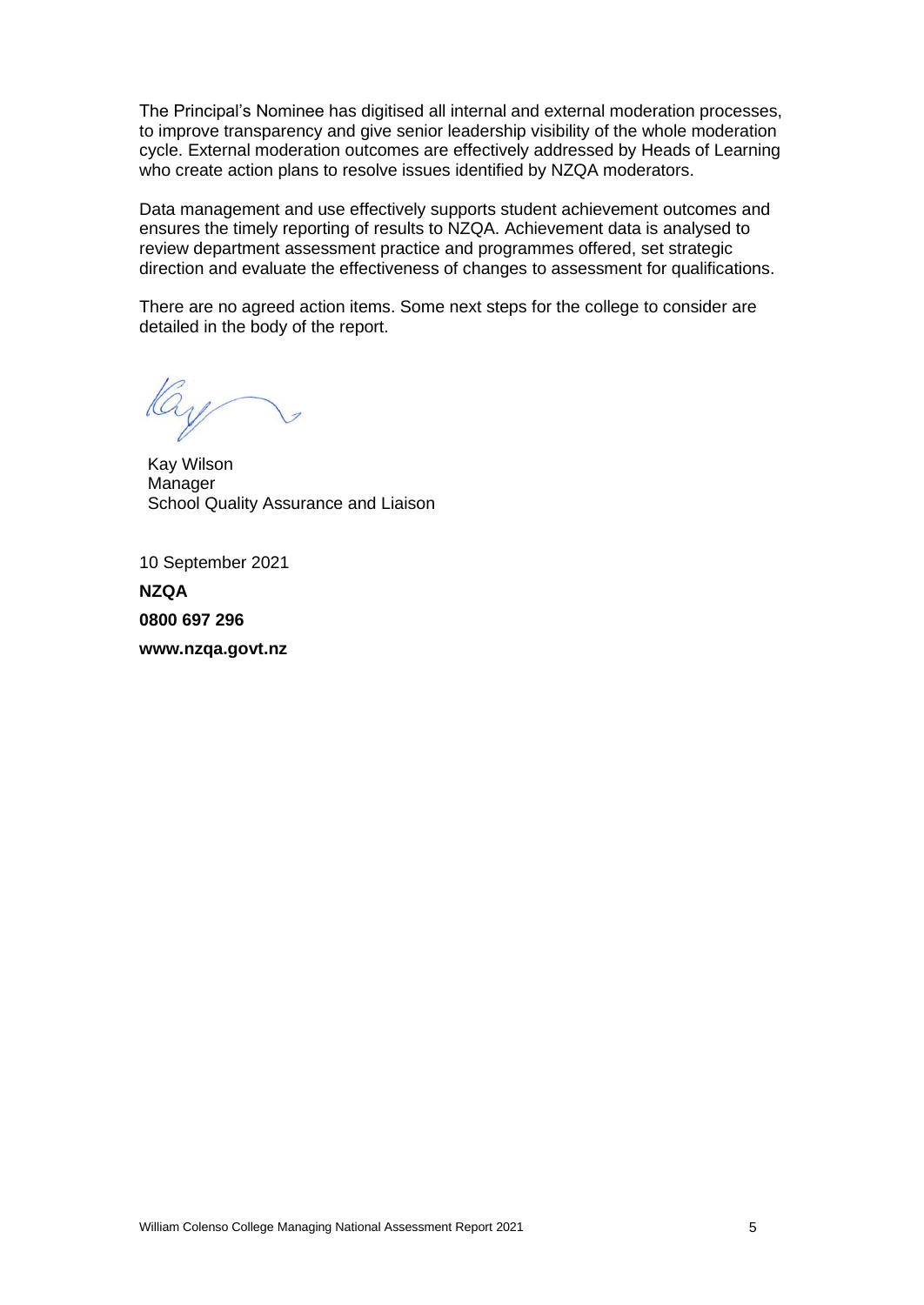## **FINDINGS OF THIS REVIEW**

## **How effectively has the school responded to external and internal review?**

#### **External review**

*Evidence for external review actions having been appropriately and effectively addressed. (CAAS Guidelines 2.6iv, 3iv-3v)*

**Action Items from 17-18 May 2016 Managing National Assessment Report**  There were three agreed action items in the 2016 Managing National Assessment report to improve the quality of the college's assessment processes. Two have been effectively resolved by:

- clarifying with staff that samples of student work for verification should be purposefully selected, at grade boundaries
- requiring staff to respond to any issue reported by external moderators with an appropriate action to address it.

The third action required the college to review the effectiveness of their process for ensuring all assessment material required for external moderation is submitted to NZQA. A check early in 2017 found that external monitoring processes were effective and confirmed that all assessment material required was submitted to NZQA as requested.

**Response to external moderation outcomes** The college has a robust process in place to follow up on issues arising from external moderation and the school's quality assurance processes have been found to be effective with a high rate of consistency with NZQA moderators' judgements.

#### **Internal review**

*Evidence for the school using its self-review and evaluation processes to identify areas for on-going improvement in assessment practice and procedures, which are then actioned. (CAAS Guidelines 3iv)*

William Colenso College's process of internal review for NCEA assessment will be finalised following the appointment of a new Principal. The school is currently reviewing its curriculum delivery with regard to introducing a broader Localised Curriculum, preparing for the introduction of the NCEA Change Package and reviewing the diverse curriculum offered through its Friday Timetable. The Senior Leadership Team meets every four weeks with Curriculum leaders to evaluate how well the current curriculum meets students' needs and is planning how to weave a Localised Curriculum and the NCEA Change Package into future NCEA courses.

The *Friday Timetable* originally implemented in response to the high number of students attending vocational courses on Fridays, provides students with the opportunity to experience a subject they are unable to study full-time or through a full day programme. Students can embed themselves in a chosen pathway such as, Outdoor Education, Whakairo, Manaaki Marae, Catering, Gateway or Trades. Under guidance from the Deans, students may also attend tutor groups in subjects where they need additional support, for example, the Science Catchup tutorial. Staff and student voice are being gathered to contribute to this conversation.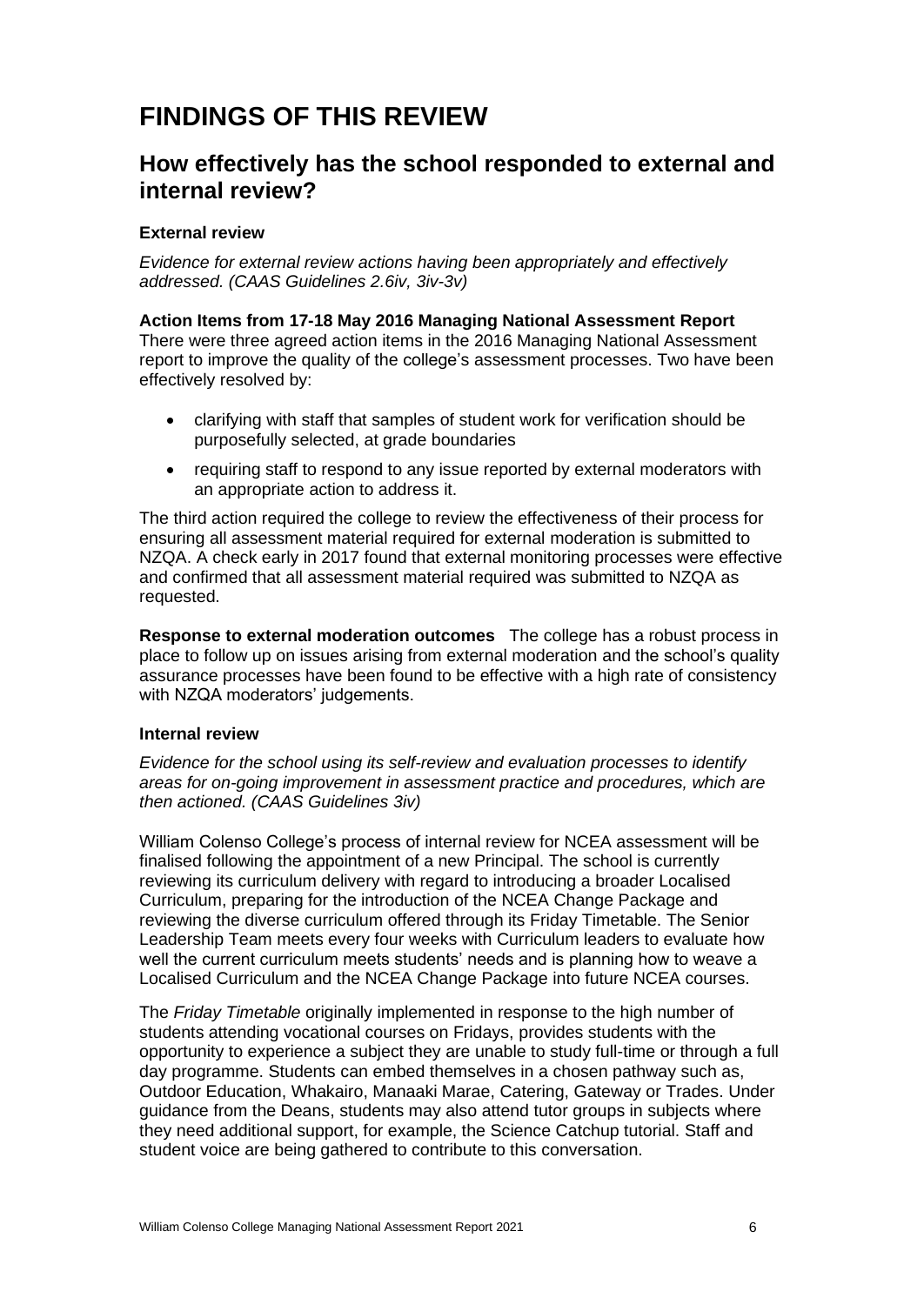Since the last Managing National Assessment review, the Principal's Nominee has reviewed the college's internal and external moderation processes resulting in a robust, consistent and transparent practice. Through digitising all internal and external moderation processes and procedures, there is greater transparency for the Principal's Nominee who can now check the verification of all standards in real time, see who verified the work and monitor the quality of verification discussions. The online process has given senior leadership confidence that the college's internal moderation processes are effective, credible and consistent school wide.

Likewise, external moderation is now managed digitally. Early requests for draft plans, change requests, and all assessment evidence that can be digitised together with associated reports, appeals and follow up to external moderation is stored centrally. Digitising the quality assurance system has proven to be invaluable in times of staff change, or unexpected absence, and allows school leadership ease of review as required.

The Senior Leadership Team and the Board of Trustees are currently working on a new Charter to refresh the strategic plan over the coming year, taking into consideration any changes necessary to courses and programmes as new NCEA standards roll out from the beginning of 2023.

#### **No action required**

No issues with the school's response to NZQA external reviews and/or its self-review of assessment systems and practice were identified during this review.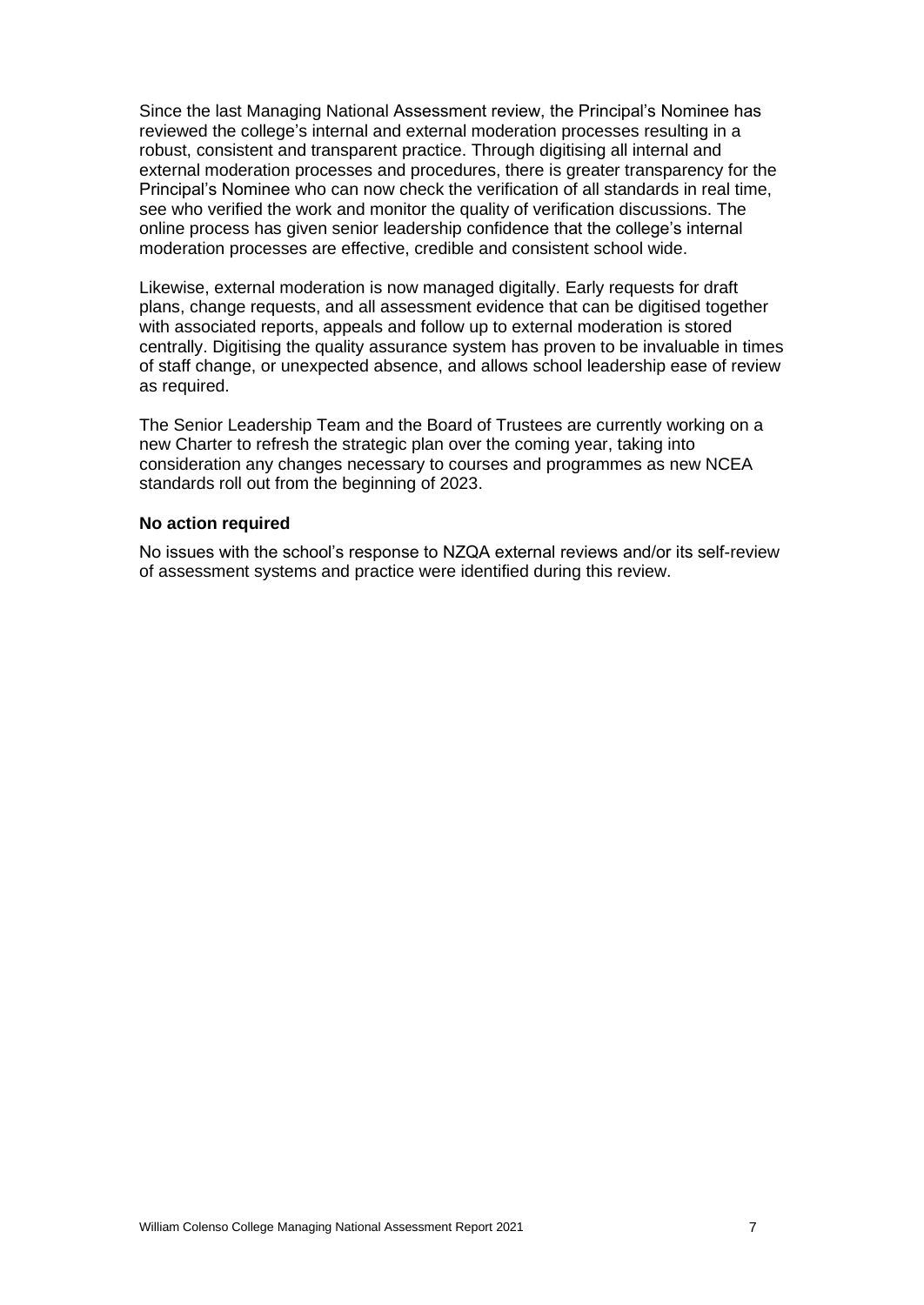## **How effectively does the school's assessment practice meet the needs of its students?**

*Evidence for assessment practice meeting student needs. (CAAS Guidelines 2.5v-vii, 2.6i & ii and Assessment (including Examination) Rules for Schools with Consent to Assess 2021 5.1 – 5.7)*

#### **William Colenso College has effective processes and procedures for meeting the assessment needs of their students by:**

- providing every student with a Chromebook to improve the authenticity of student work and enable all students to participate in a digital online learning environment
- timetabling 30 minute, fortnightly academic mentoring, *Taku Huarahi Ako*, to support student progress and pathway planning by:
	- o tracking, monitoring and recording student progress in the Student Profile of the Student Management System monitored by a member of the Senior Leadership Team
	- o helping students navigate the *Taku Huarahi Ako* mentoring site with NCEA information, links to NZQA Exam Hub, Careers NZ and a range of pathway information.
- allowing students to have personalised timetables according to their chosen pathway and assessing when they are ready
- allowing a wider range of subjects to run through multi-levelling and timetabling cross-curricular courses
- using predictive grades in term three and again in term four, to identify students at risk of not gaining their qualification goals as well as those requiring support to meet their University Entrance and Course/Certificate Endorsements goals
- meeting the needs of the high proportion of transient students with flexible, authentic learning opportunities
- offering access to a wide range of vocational, trade and pre-employment courses
- extending the number of successful applications for Special Assessment Conditions by using school-based evidence.

#### **William Colenso College has effective processes and procedures for:**

- ensuring credible and consistent school-wide assessment practice, regarding missed and late assessments, extensions, resubmissions, and further assessment opportunities
- managing authenticity through a range of methods including, Hāpara, which gives teachers visibility into learners' Chrome browser activity and having students working on highly individualised programmes and tasks
- ensuring evidence for derived and unexpected event grades is based on valid standard specific evidence and that benchmark exams are subject to quality assurance processes.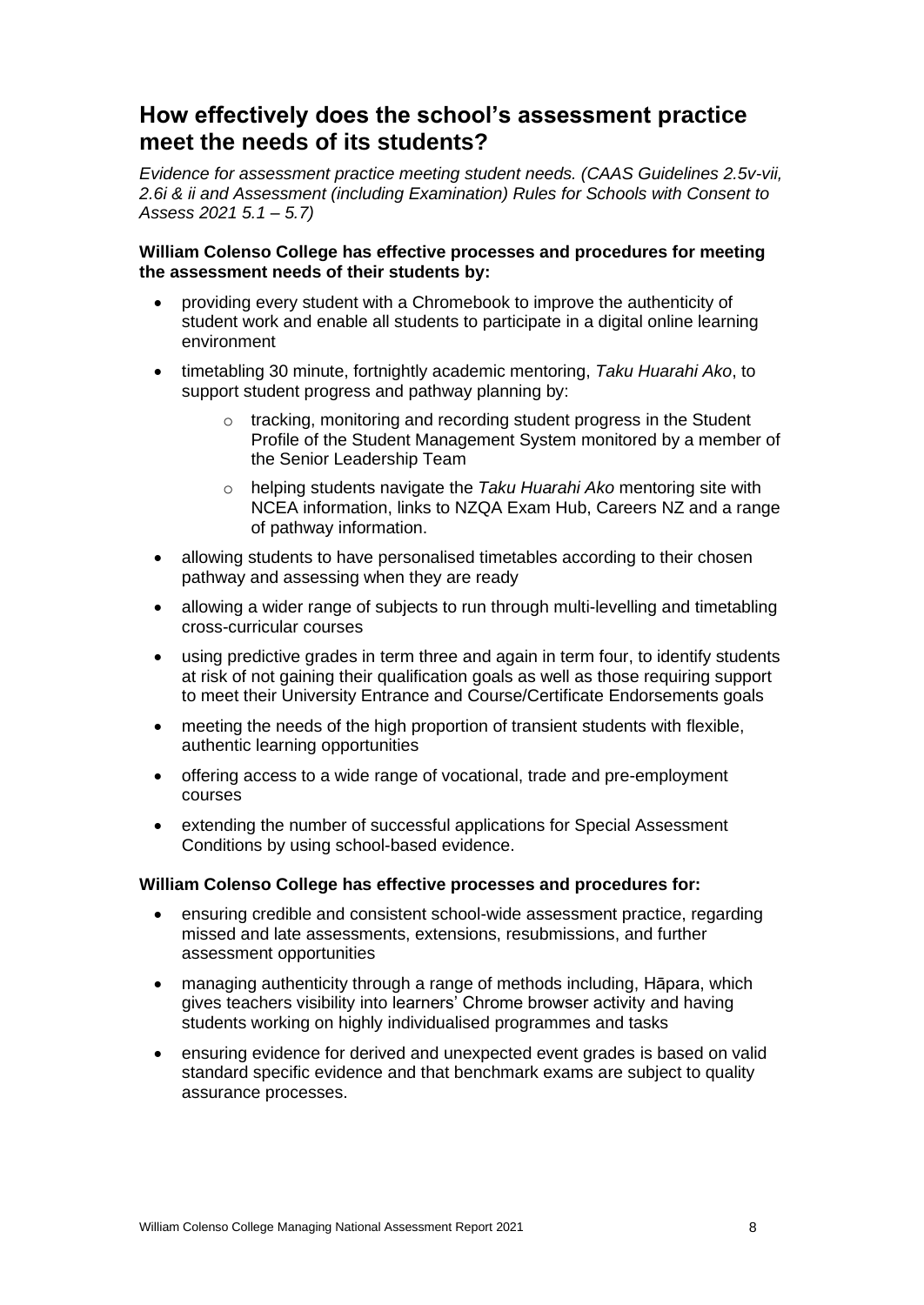**Changes to improve participation and achievement outcomes in STEM and Science** In pursuit of more equitable outcomes for all students, the college has removed prerequisites from courses at senior level to reduce barriers to achievement.

The new Head of Learning for Science and Mathematics has restructured courses so they can be tailored to meet the needs of students in each class and accommodate individual learning styles. To provide the full range of Level 2 and 3 Science subjects, the College has timetabled Biology with Earth and Space Science, and Chemistry with Physics. Students in these cross-curricular classes can self-select standards from each domain to better meet their needs, interests, and qualifications' goals.

Students requiring extra support in any Science subject can attend the Science Catchup offered through the Friday Timetable. The head of this learning area is working with his teachers to upskill their assessment practice and raise levels of participation and achievement for their students.

In addition, the Technology learning area is adding standards, so courses can meet the goals of students aiming for a University Entrance award.

**Consecutive Prime Minister's** *Excellence in Education* **awards acknowledge success around equity and excellence** In 2017, William Colenso College won the Excellence in Leading Award and was a finalist in Excellence in Teaching & Learning and Excellence in Governing. This award recognises the role of leadership in strengthening professional capability and creating change that produces improved and sustainable outcomes for students.

In 2018, the college was awarded the Education in Focus Award, celebrating outstanding inclusive practices that enable those with additional learning needs to succeed. William Colenso College is the only school to have won two *Excellence in Education* awards in consecutive years.

**Remind staff to ensure student privacy is protected when confirming grades**

Students interviewed reported that in an isolated number of cases, grades have not been shared with students in a manner that guarantees a student's right to privacy. The senior leadership team confirmed they will review this matter and clarify for staff what methods they can use to ensure privacy is protected.

#### **For consideration**

To extend good practice in meeting student needs and supporting assessment practice, the school is encouraged to consider:

• revisiting with all staff, the requirements of the *Privacy Act 2020.*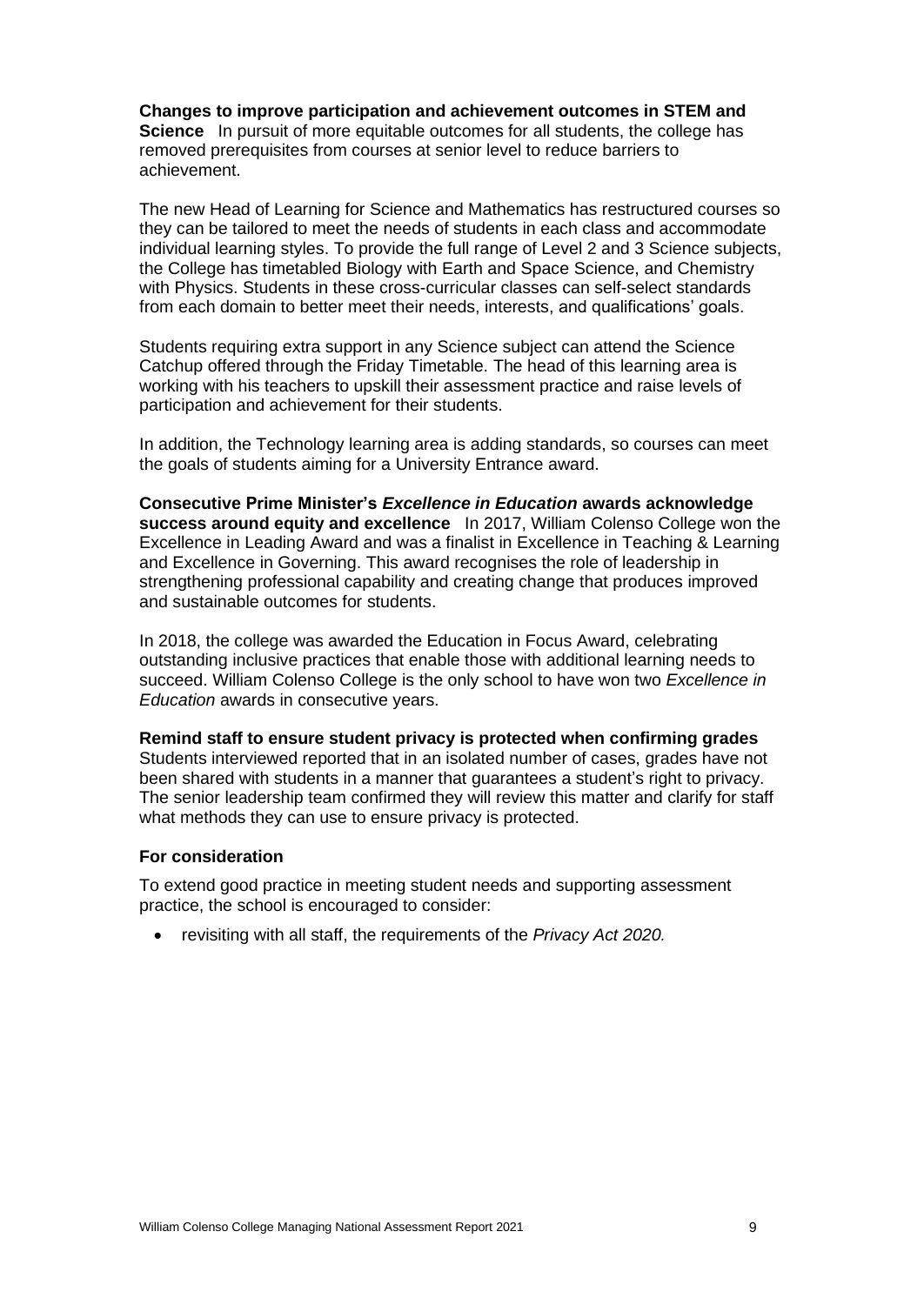## **How effectively does the school's internal and external moderation assure assessment quality?**

*Evidence for internal and external moderation ensuring assessment quality. (CAAS Guidelines 2.6iii & vi, and Assessment (including Examination) Rules for Schools with Consent to Assess 2021 6.4b)*

#### **William Colenso College has effective processes and procedures for managing internal moderation by:**

- critiquing all assessment materials prior to use to ensure they are valid and fit for purpose
- having Heads of Learning document the quality assurance process on an online *Internal Moderation Cover Sheet* shared with the Principal's Nominee
- having the Principal's Nominee track and manage the progress and completion of the internal moderation process online through shared learning area folders
- using suitable subject-specialists from within or outside the school to verify grades awarded on a purposefully selected sample of student work
- having the Principal's Nominee conduct annual audits of each learning area's internal moderation processes
- the Principal's Nominee monitoring that internal moderation is strategic and purposeful, and where over-verification occurs, there is a valid reason to support it.

#### **William Colenso College has effective processes and procedures for managing external moderation by:**

- selecting samples of student work randomly to NZQA requirements
- ensuring samples of student work are provided for external moderation by being stored digitally by default
- requiring Heads of Learning to respond to any moderation that is "not consistent" within two weeks of receiving a report and to make a generalised response for "consistent" work
- monitoring external moderation over consecutive years to identify emerging trends and potential issues within subject areas
- having the Principal's Nominee discuss external moderation outcomes with Heads of Learning or assessors and helping to devise strategies or actions for improved outcomes moving forward.

#### **No action required**

No issues with the school's internal and external moderation were identified during this review.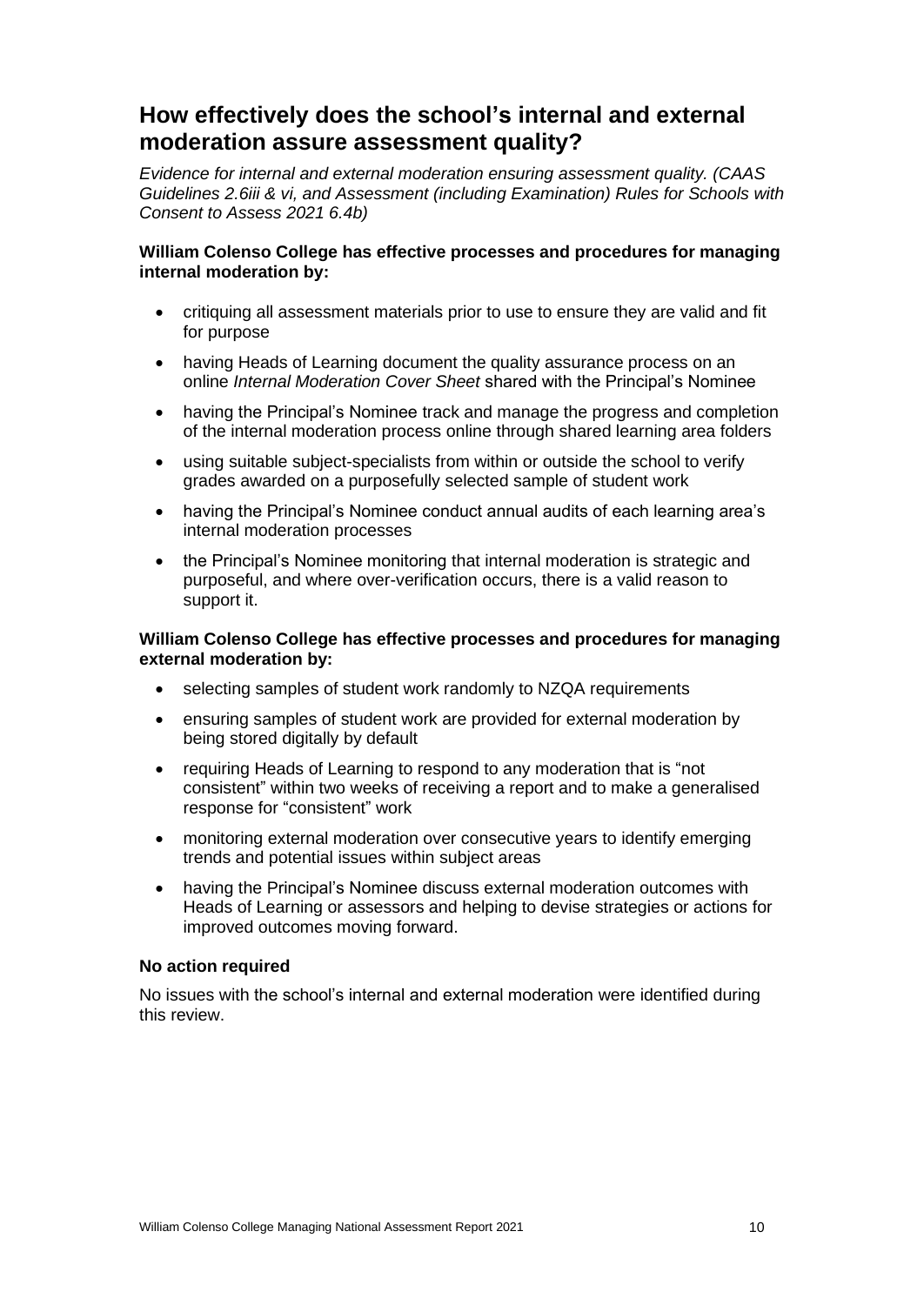## **How effectively does the school manage and make use of assessment-related data?**

*Evidence for data management and use supporting student achievement outcomes. (CAAS Guidelines 2.6v, 2.7i-iii)*

#### **William Colenso College effectively uses assessment-related data to support achievement outcomes for students by:**

- reporting to the Principal and the Board of Trustees annually, an analysis of NCEA achievement:
	- o against set goals, identifying unexpected results and trends
	- o reporting and reflecting explicitly on equity, and outcomes for Māori students
	- o both comparatively and historically to inform changes to standards and justify future course content.
- supporting students to use the student portal to the student management system, the *MyMahi* platform and their NZQA Learner Login to track their NCEA progress themselves
- gathering student voice to evaluate courses, inform changes to programmes, assessment contexts and standards.

#### **William Colenso College reports accurate achievement data by:**

- reporting results to NZQA on a regular and timely basis
- using the Key Indicator Checklist and Data File Submission reports to identify and resolve data issues
- using repeated and clear communication to staff about checking external entries to ensure minimal late entries
- monitoring the availability of Unexpected Event Grades prior to NCEA examinations
- reporting results against the correct provider codes of outside providers with which the school holds a current Memorandum of Understanding.

#### **No action required**

No issues with the school's management and use of assessment-related data were identified during this review.